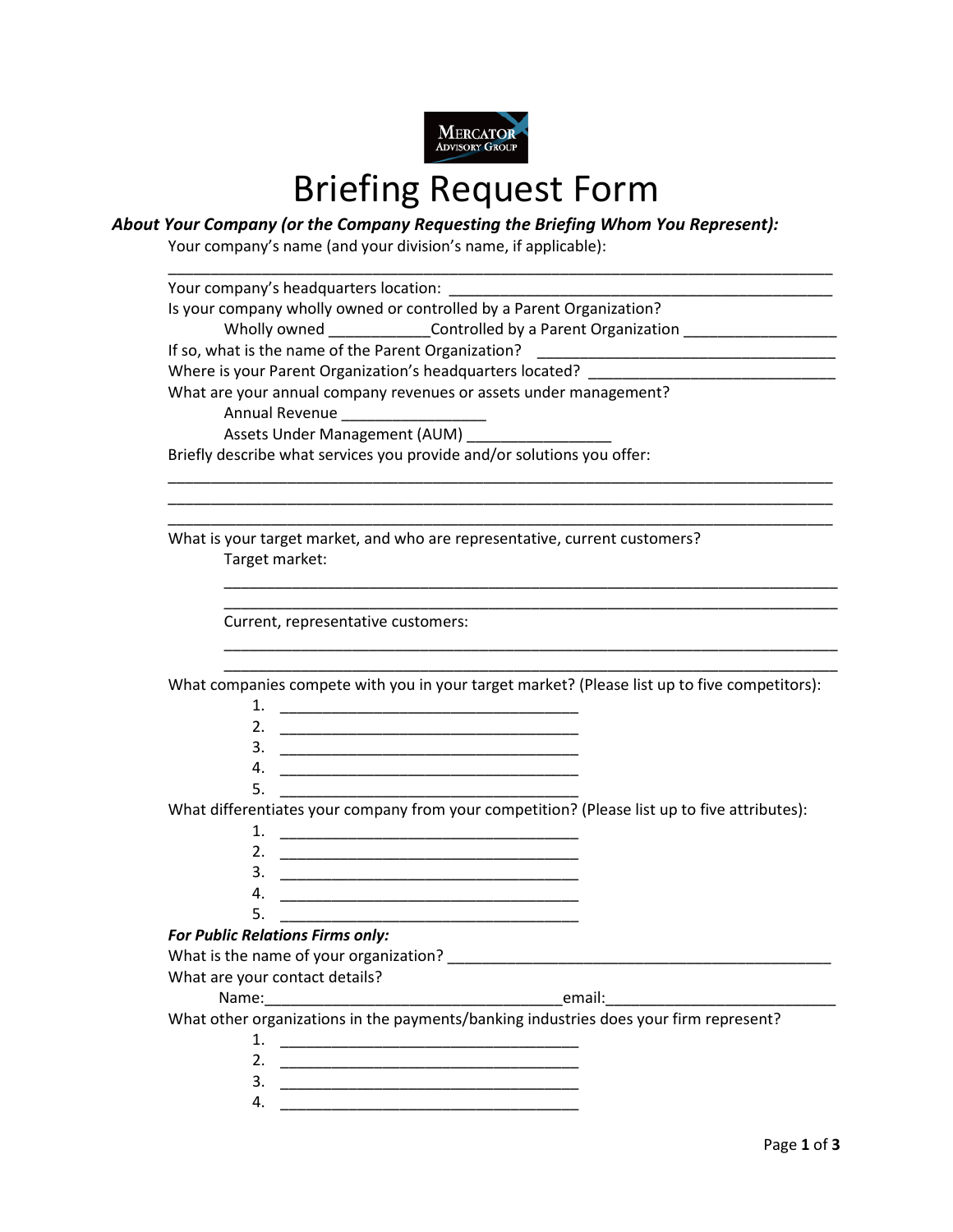## *About Your Briefing Request:*

Please briefly describe what you currently know about Mercator Advisory Group:

| What would you like to accomplish during and after the briefing?          |            |                                       |
|---------------------------------------------------------------------------|------------|---------------------------------------|
|                                                                           |            |                                       |
|                                                                           |            |                                       |
|                                                                           |            |                                       |
|                                                                           |            |                                       |
|                                                                           |            |                                       |
|                                                                           |            |                                       |
| *Please list your company's briefing participants and their roles/titles: |            |                                       |
|                                                                           |            |                                       |
| Participant                                                               | Role/Title | <b>Contact Email and Phone Number</b> |
| 1.                                                                        |            |                                       |
|                                                                           |            |                                       |
| $\overline{2}$ .                                                          |            |                                       |
| 3.                                                                        |            |                                       |
|                                                                           |            |                                       |
| 4.                                                                        |            |                                       |

\_\_\_\_\_\_\_\_\_\_\_\_\_\_\_\_\_\_\_\_\_\_\_\_\_\_\_\_\_\_\_\_\_\_\_\_\_\_\_\_\_\_\_\_\_\_\_\_\_\_\_\_\_\_\_\_\_\_\_\_\_\_\_\_\_\_\_\_\_\_\_\_\_\_\_\_\_\_

Please list up to five dates and times your company's briefing participants may be available should your request be accepted:

|    | Date: (mo/day/yr) | Time (Eastern US Time Zone) |
|----|-------------------|-----------------------------|
| 1. |                   |                             |
| 2. |                   |                             |
| 3. |                   |                             |
| 4. |                   |                             |
| 5. |                   |                             |

Do you currently work with research and advisory firms? If so, please identify them here:

Are you familiar with [PaymentsJournal,](https://www.paymentsjournal.com/) Mercator's analyst-driven information portal for the global payments industry? (Please check Yes \_\_ or No \_\_.) Would you like a PaymentsJournal representative to attend the requested briefing? (Please check Yes \_\_ or No \_\_.)

\_\_\_\_\_\_\_\_\_\_\_\_\_\_\_\_\_\_\_\_\_\_\_\_\_\_\_\_\_\_\_\_\_\_\_\_\_\_\_\_\_\_\_\_\_\_\_\_\_\_\_\_\_\_\_\_\_\_\_\_\_\_\_\_\_\_\_\_\_\_\_\_\_\_\_\_\_\_ \_\_\_\_\_\_\_\_\_\_\_\_\_\_\_\_\_\_\_\_\_\_\_\_\_\_\_\_\_\_\_\_\_\_\_\_\_\_\_\_\_\_\_\_\_\_\_\_\_\_\_\_\_\_\_\_\_\_\_\_\_\_\_\_\_\_\_\_\_\_\_\_\_\_\_\_\_\_

*\*Mercator will be pleased to add the participants to our mailing list to keep you informed of our latest strategic research, webinars, and ways to partner with Mercator and/or PaymentsJournal.*